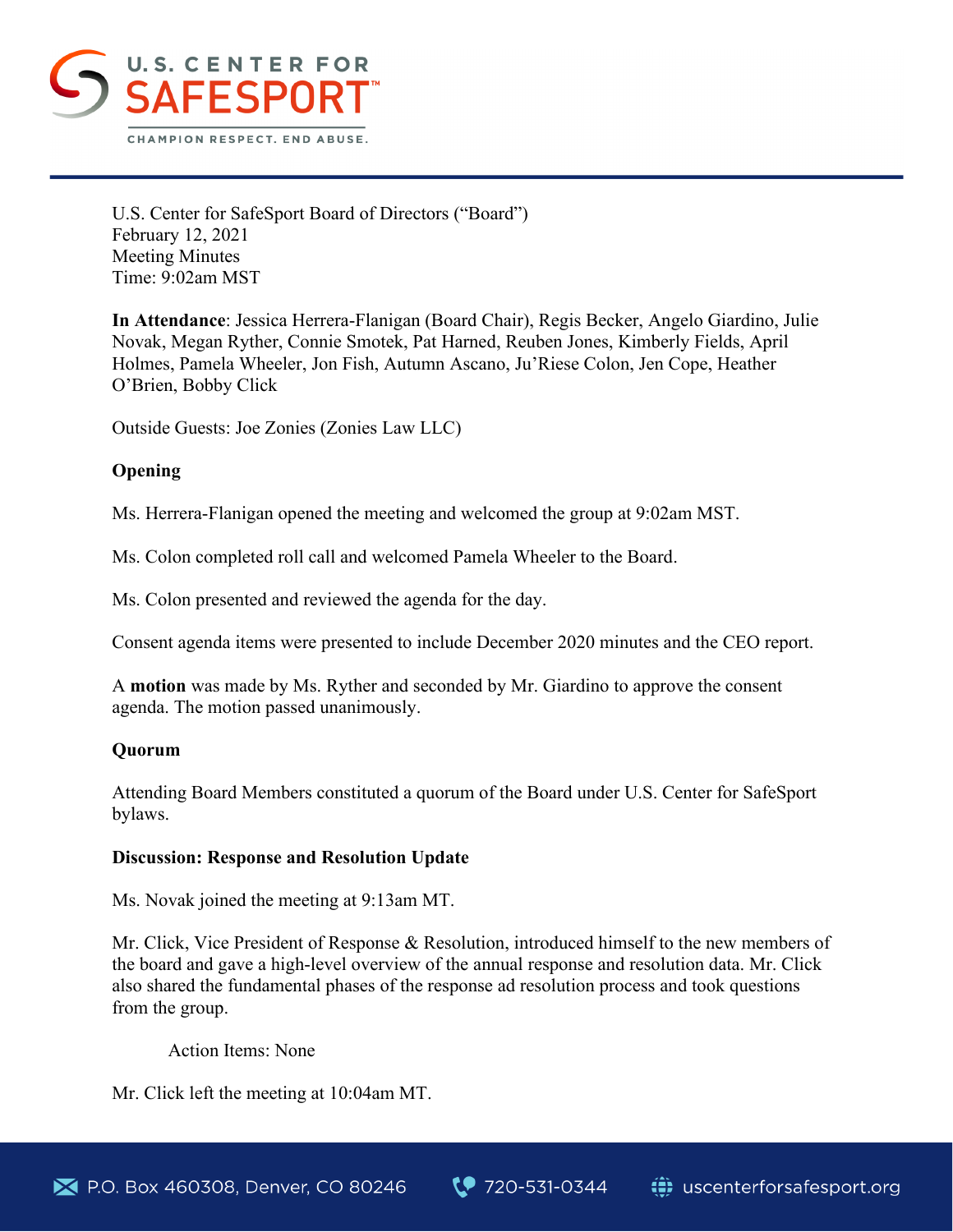

## **Discussion: Board Governance and Engagement**

Ms. Colon discussed Board engagement and the contract with Boardspan, a consulting firm, to help support long-term strategy and engagement with the board. Over the next several months, Boardspan will identify gaps, help clarify roles, and provide recommendations on structure, size, and overarching governance.

Action Items: Boardspan will send a link to online board training to every board member. Final recommendations will be provided during the Q3 board meeting.

## **Discussion: Nominating and Governance Committee**

Ms. Novak (Nominating and Governance Committee Chair) gave an overview of the committee assignments and proposed timing to make recommendations or changes to the existing Board structure.

Ms. Colon discussed succession planning, Board structure and expansion.

A **motion** was made by Mr. Becker and seconded by Mr. Jones to appoint Ms. Ryther to the Nominating and Governance committee. Motion passed unanimously.

Action items: Nominating and Governance Committee will meet before the next meeting to discuss Boardspan recommendations.

Ms. Calkins and Ms. Cope left the meeting at 10:30am MT.

### **Executive Session**

Board entered executive session at 10:45am MT.

Board ended executive session at 11.35am MT.

Ms. Calkins and Ms. Cope joined the meeting at 11:38am MT.

### **Discussion: Audit Committee**

Mr. Fish (Audit Committee Chair) joined the meeting at 11:38am MT.

Mr. Fish gave a high-level overview of the year-end financials, and discussed the upcoming audit including the engagement letter and this year's audit process and timeline.